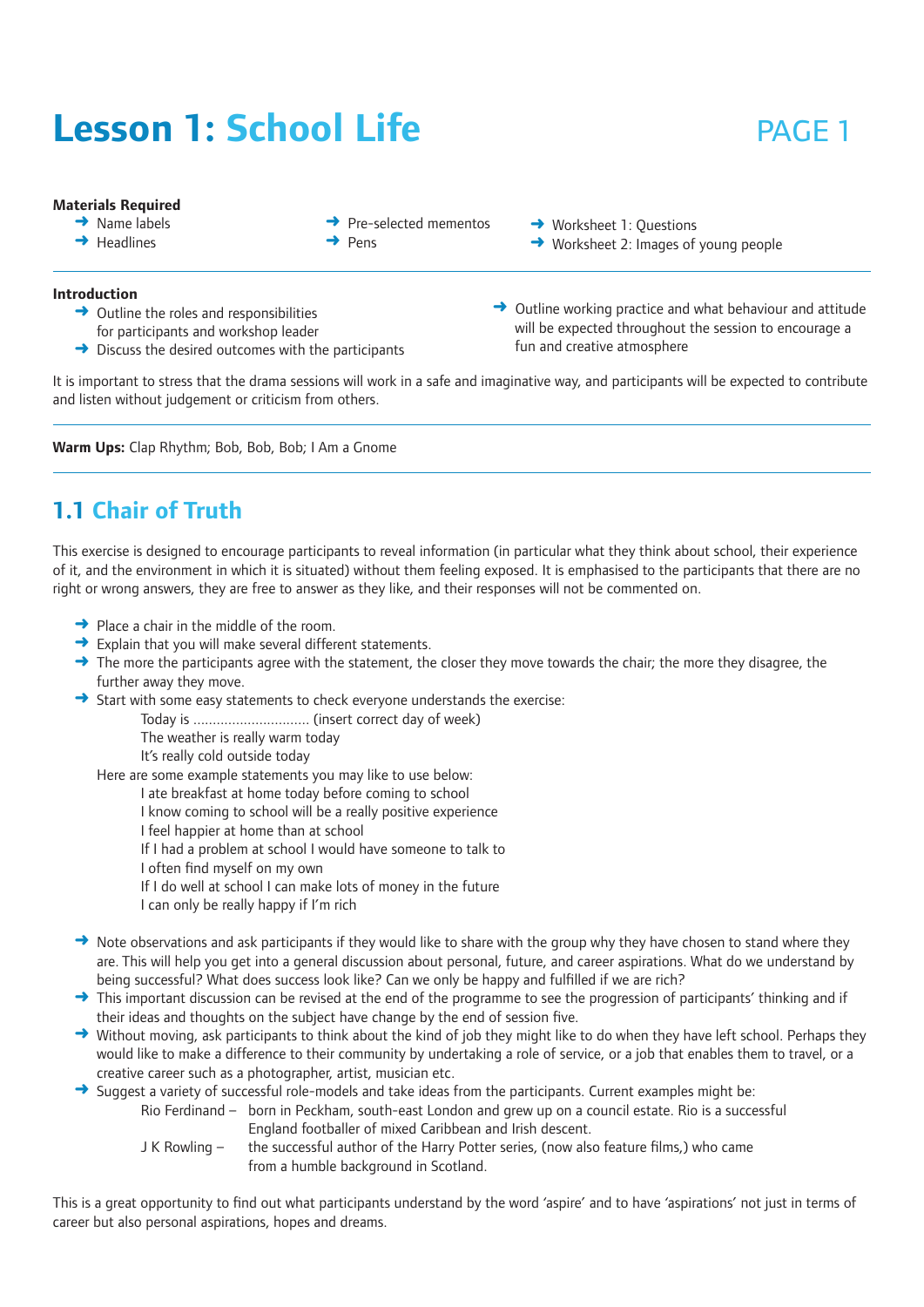# **Lesson 1: School Life Example 2** PAGE 2

#### **1.2 Strike a Pose**

- → Ask participants to walk around the space and, on the clap of a hand, strike a pose, which you'll explain as they are walking.
- ➜ Pose 1: *'Demonstrate what it would be like if you achieved your dream job. How would it feel to be have achieved your ambition? What would it look like to be fulfilled and happy?'*
- **→** Clap your hands once and wait until everyone has come to a freeze and struck a pose.
- $\rightarrow$  Ask participants to remember this pose.
- ➜ Pose 2: *'Someone has put an obstacle in your way; a barrier preventing you from achieving your dream. The obstacle is a large brick wall. Demonstrate how it would feel not being able to achieving your dream. How would this obstacle make you feel?'*
- **→** Clap your hands once and wait until everyone has come to a freeze and struck a pose.
- $\rightarrow$  Ask participants to remember this pose.
- ➜ Pose 3: *'Demonstrate in a short mime how you intend to deal with the obstacle. Will you take down the wall brick by brick? Climb over it? Dig underneath it or smash it to bits?'*
- **→** Clap your hands once and wait until everyone has come to a freeze and struck a pose.
- $\rightarrow$  Ask participants to remember this pose.
- → Encourage participants to share their mimes with the group. Note the commitment and determination and strength it takes to bring the wall down.
- ➜ Pose 4: *'Demonstrate your ultimate dream, now that you have overcome the barrier. Add an action to symbolise what your ultimate job or ambition is.'*
- $\rightarrow$  Clap your hands once and wait until everyone has come to a freeze and struck a pose.
- $\rightarrow$  Ask participants to remember this pose.
- → Ask for volunteers to present all four of their poses in order to the group. Discuss the poses and any observations. You can now assess the level of ambition and self-esteem within the group. Participants are asked to disclose their career ambitions and what jobs they would like to do in the future; this information can lead into a discussion about the possible obstacles that might prevent them from achieving their goals. What might the wall have represented in the exercise? What things might prevent you from achieving your ultimate job in the future? (eg education, competition, family and friends, environment, finance etc).

#### **1.3 Images of Young People from Around the World**

- $\rightarrow$  Ask participants to sit in a circle.
- $\rightarrow$  Show images of young people from around the world involved in various activities. It is important that the images are of people the same age as the participants. (This material will need to be pre-selected from resources or the internet, or use Worksheet 2 if suitable.)
- **→** Ask participants to think about the differences and similarities between themselves and those pictured. Use the visual aids to assist in a discussion regarding the variety of education that might be available to the people in the images and the possible aspirations of other young people from different social and economic backgrounds.

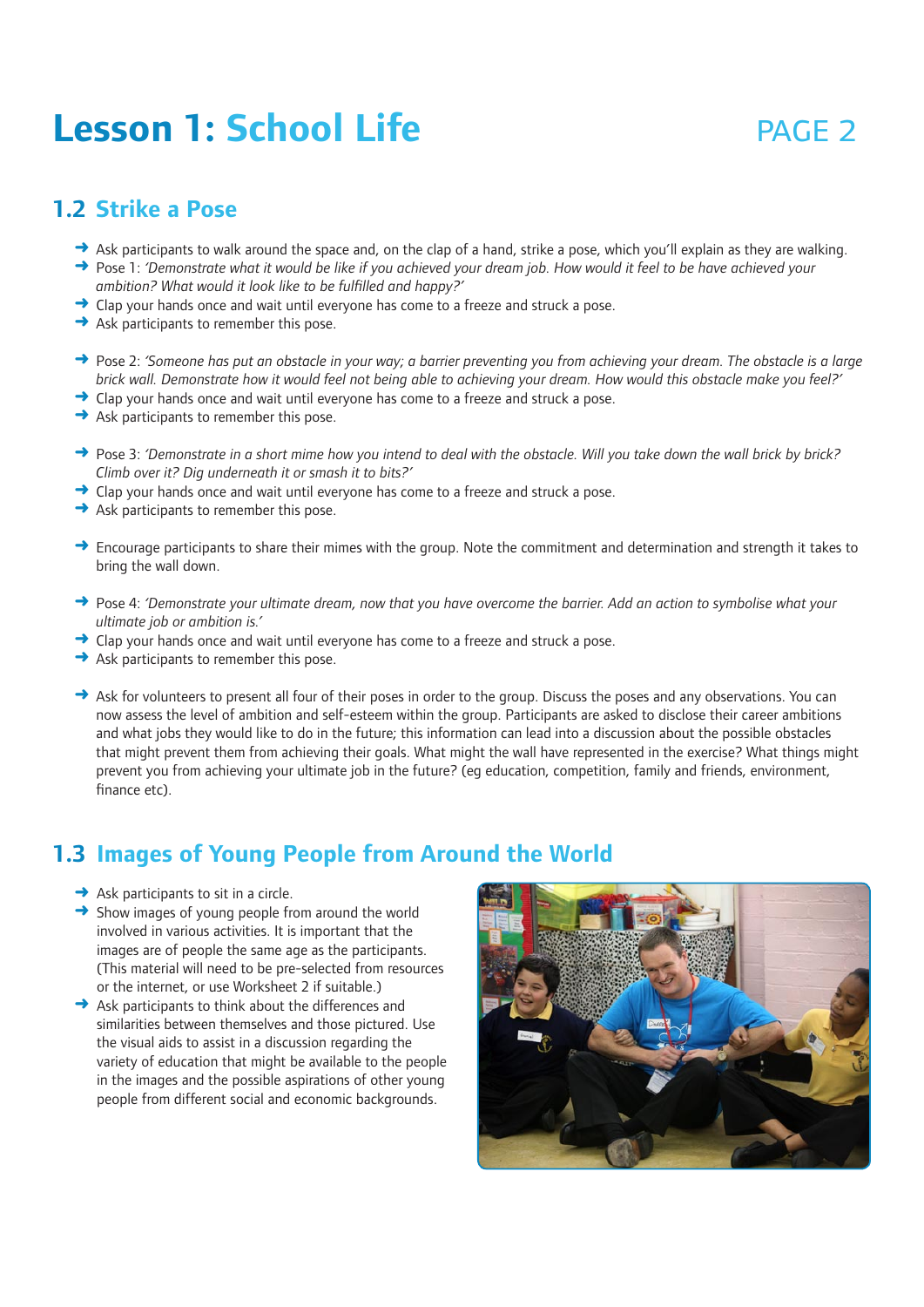# **Lesson 1: School Life Example 3** PAGE 3

### **1.4 Fantasy Character Biographies**

- ➜ Working in groups of five, each group of participants will select a picture of a young person from the previous exercise.
- $\rightarrow$  Explain that they have two minutes to think about the picture and come up with as much biographic information as possible.
- ➜ Provide each group with Worksheet 1 (or you can create your own) to record their thoughts. The worksheet asks the participants to think further about the lives (biographies) of the people in each picture. It is intended to view and challenge the participants' prescriptive views of themselves and others.



### **1.5 Biography Headlines** *(optional exercise)*

- **→** Pre-select newspaper headlines from the weekly news stories or make up new ones. Examples might be:
	- 'Successful millionaire gives money to old school'
	- 'Londoner to be first to go into space'
	- 'Local man receives Nobel Peace Prize'
	- 'Sentenced to ten years in jail: community say it's not long enough!'
	- 'It was tough, but they made it: success from poor beginnings'
	- 'Police hunt for gang leader'
- $\rightarrow$  Place a selection of headlines in the middle of the room.
- $\rightarrow$  Ask each group to pick the headline they think relates to their picture and ask them to explain their choice.

#### **1.6 Image of Achievement**

- $\rightarrow$  Using everyone in the group, ask participants to create a short rehearsed improvisation of a special moment in the life of the young person pictured when they achieved something. The scene should last no more than two minutes. The scene should capture the 'moment of glory' (whatever it might be).
- $\rightarrow$  Give examples to assist in generating ideas. Participants must also decide on a title for the improvisation.
- $\rightarrow$  Each group will then present their improvisation and discuss their ideas with positive criticism encouraged from the rest of the groups.

#### **1.7 Inspiration Wall**

- → Share with the group something that has been an inspiration to you. It would be helpful to pre-select three personal objects or mementos that have inspired you in some way (a piece of music, an image and a piece of text etc).
- $\rightarrow$  Bring the group together for a final, intimate sharing of private personal items. Ask participants to each bring in something for next week to place on an Inspiration Wall. A wall of images to be displayed somewhere in the school to represent 'dreams for your life', to inspire other young people to think about their dreams, hopes and aspirations for the future. They may be pictures, photographs, or images from magazines which demonstrate what each participant would like from their future. Alternatively they could be personal achievements which they feel good about such as sports certificates, which may inspire others.
- → Objects and valuable items can be photographed, scanned or photocopied for the Inspirational Wall.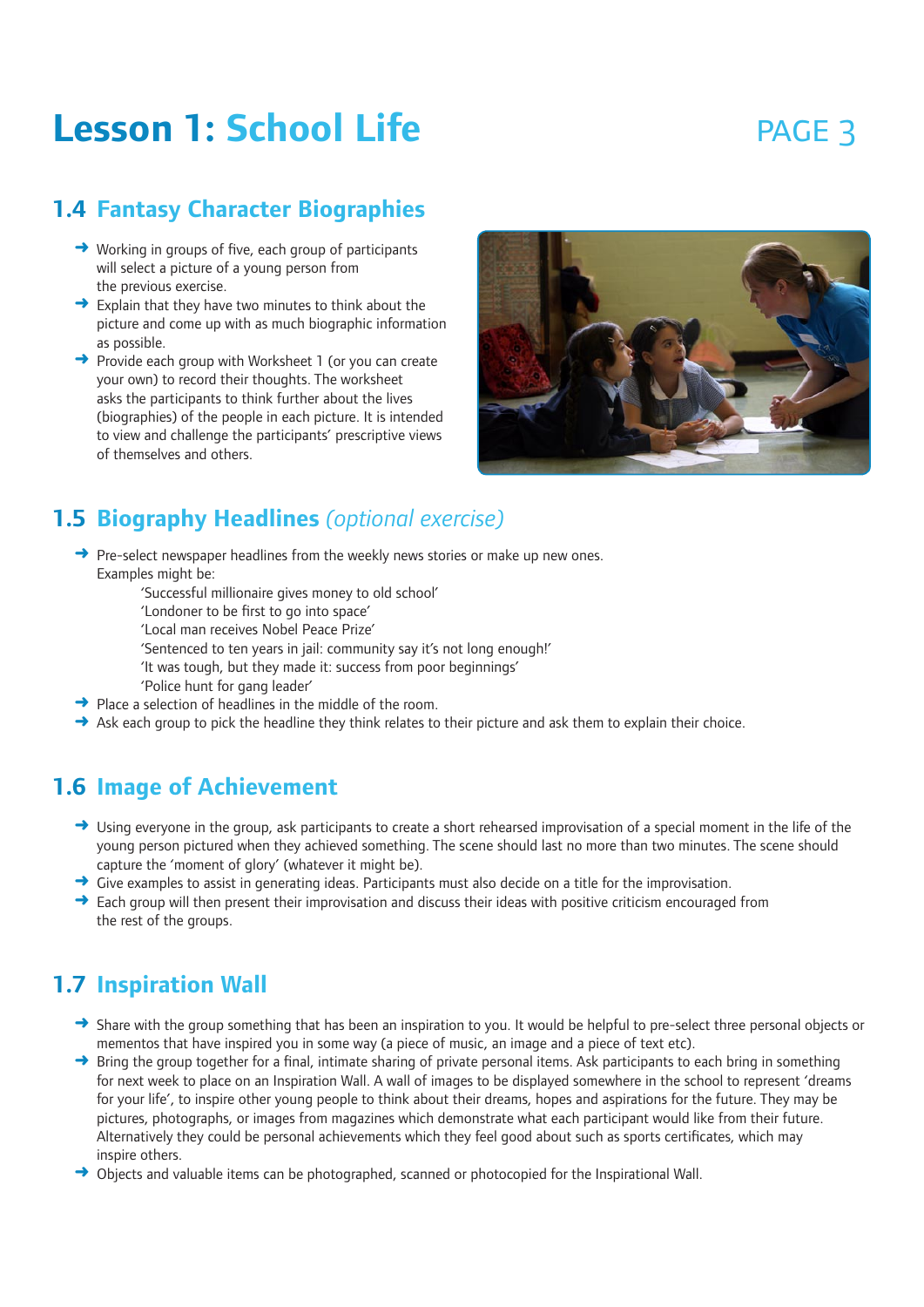# **Lesson 2: Home** *page 1*

#### **Materials Required**

**→** Home poem by Jennifer Burns (provided).

#### **Introduction**

- $\rightarrow$  In a circle, recap on the previous lesson
- $\rightarrow$  Set objectives for session

 $\rightarrow$  Recap on how participants might need to behave to ensure a safe and creative atmosphere

**Warm up:** Opposites

#### **2.1 Personal Journeys**

Encourage participants to think about their daily routine and in particular their journey to and from school.

- $\rightarrow$  Ask participants to find a space on their own and sit with their eyes closed, and start to visualise their routine.
- $\rightarrow$  Guide them through the visualisation by asking questions for them to think about. For example: What time do you get up? Do you wash first then get ready for school? What do you have for breakfast? Who makes your breakfast? Once you leave home do you get in to a car, step into a lift, walk to a bus stop? What do the you notice as you make your journey each day? What do you see and what do you smell? Is there anything that is familiar that you see each day? How do you feel about your journey and the environment?
- → State that you will walk around the room and when you tap someone on the shoulder, they should keep their eyes closed and voice one thing they saw on their way to school that day, starting the sentence with 'On my way to school, I see...'
- $\rightarrow$  Walk around the room and one-by-one tap each of the participants on the back until everyone has had a turn.
- $\rightarrow$  Note down what is said for later in the drama.

#### **2.2 A Very Special Wish**

 $\rightarrow$  Continuing with the quided visualisation, read out the following:

> *During your journey to school you find a special box. The box is very precious indeed, and on the lid it says: "Congratulations, you have now been granted one wish," in smaller writing you can just make out some small print which reads "You cannot wish for money or more wishes".*



- $\rightarrow$  Let participants think about what they would like to wish for.
- $\rightarrow$  Ask them to open their eyes and mime closing the box and burying it in the ground.
- $\rightarrow$  Ask participants to come together in a large circle, standing up.
- $\rightarrow$  Ask each participant to disclose what it was that they wished for but no-one may comment or respond to what is said.

This is a great opportunity for all participants to start to find their voice in a non-threatening way.

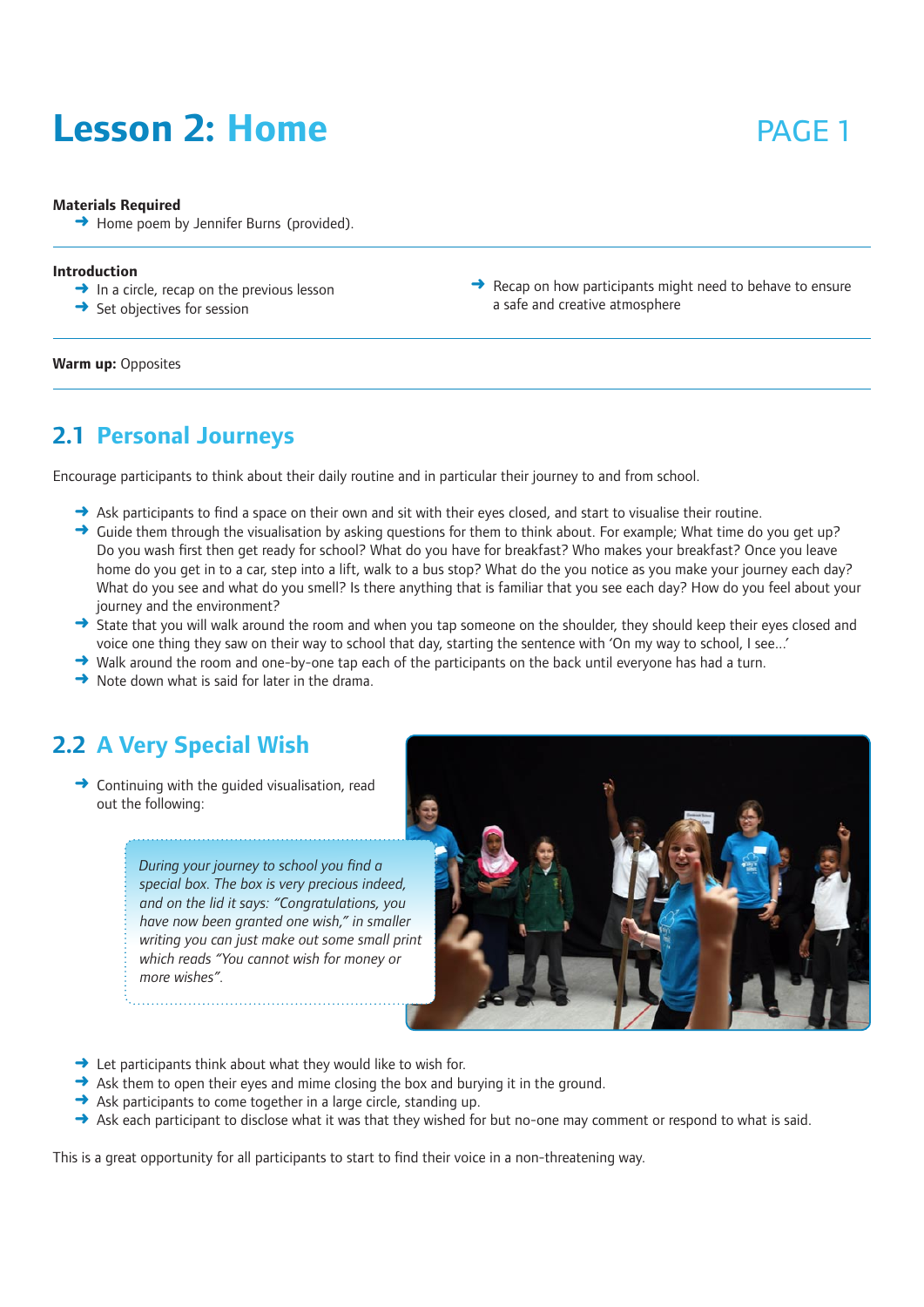## **Lesson 2: Home 2008 PAGE 2**

### **2.3 Journey Sights and Sounds**

- ➜ With everyone staying in a circle, read aloud (from the previous exercise) the many things the young people see on their journey to school each day.
- → Ask participants to create a repetitive action and sound that best describes what they see. This is a great exercise to encourage participants to think abstractly and steer clear of conventional thinking.
- ◆ Go around the group and ask each participant to demonstrate their action and sound. The volume will naturally increase as all the participants become involved and the action builds. Stand in the centre of the circle and mime the turning of an imaginary dial. The participants must respond both vocally and physically to the imaginary dial as it is turned up and down.
- You may like to repeat this exercise using different techniques. For example, the same repetitive action and sound may be demonstrated in slow motion, speeded up, or demonstrated as large or small as possible.

#### **2.4 Likes and Dislikes About Home**

- ➜ Put participants into pairs and ask each pair to find a space in the room and sit down. Each pair must select someone to be A and someone to be B.
- → Explain that A has two minutes to tell their partner a total of five things about their home; three things they like, and two things they dislike. B must remember their partner's facts. The roles of A and B are then swapped over.
- → Once the four minutes are up, pick each pair in turn to stand up and volunteer their partner's information to the rest of the group. Each pair should have the opportunity to share their facts. This disclosing of information is not to be commented on.

#### **2.5 Home is...**

- $\rightarrow$  Bring participants to a sitting down circle and encourage a discussion about what 'home' means to them. What does home represent? Can it be a physical place or somewhere far away? Do you consider home is where you were born or where you live now, and why?
- $\rightarrow$  Read aloud the poem by Jennifer Burns (shown on the right).
- $\rightarrow$  Use the poem to continue a discussion about home. Is this poem happy, and why? What is most memorable about the poem? Are there any particular sentences you liked? How does it make you feel about your own home?
- → Split everyone into five groups (you may like to number each participant 1–5) and ask each group to find a space in the room. Each participant must come up with one sentence about what home means to them, starting with 'Home is...'. What makes us feel like we are home? It could relate to a sound, smell or object.
- $\rightarrow$  Once each participant from each group has a sentence, the group must now think about how best to present their poem. Using each sentence they must stage their poem, being as creative and imaginative as possible.
- **→** Let each group present their work after a short rehearsal time. Encourage participants from other groups to give positive criticism after each performance.

#### *Home*

*Home is pictures of memories on the wall. Home is sleeping in my own bed. Home is waking up to the smell of mum's cooking. Home is sharing the holidays with family. Home is playing the piano in the living room. Home is a warm place to be. Home is sweet. Home is a place for me. Home is filled with love. Home is blessed from heaven above. Home is where my heart is. Home has a strong foundation. It can weather any storm. Home is where I belong. When I go away, I know I can come back to stay. Home is a beautiful place.*

### **2.6 Participants' Sharing Time**

- → Sitting in a circle as a group, encourage participants to bring their personal objects and images (as requested in the previous lesson) into the circle.
- $\rightarrow$  Going around the group, ask each participant to hold up the item they have brought in to put on the Inspiration Wall and discuss their choice. This exercise can be very revealing as memories and personal stories are shared. At the end of the session, select a few volunteers to take responsibility for starting the Inspiration Wall.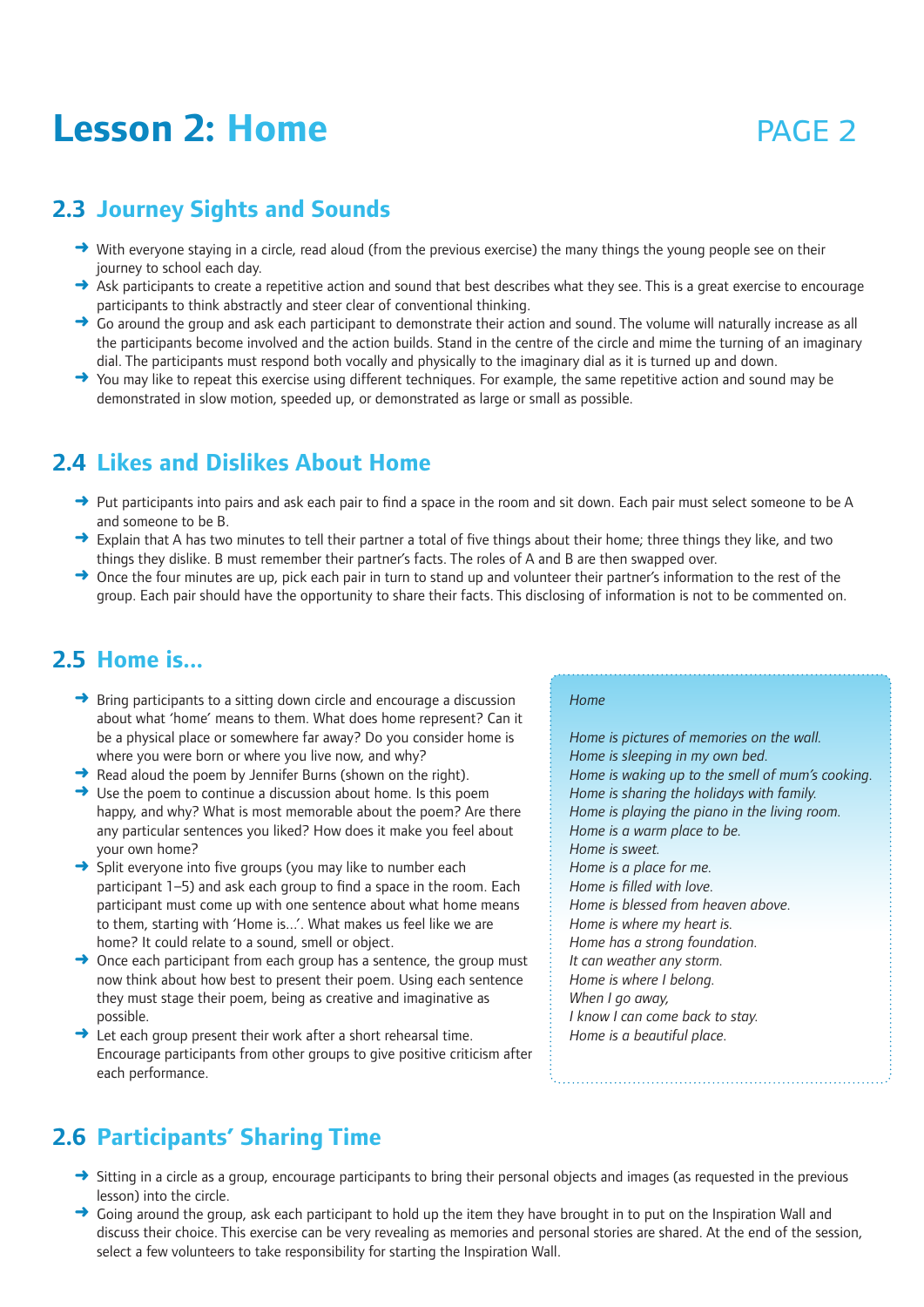# **Lesson 3: Becoming Our Best Selves** PAGE 1

#### **Materials Required**

- ➜ Pens
- $\rightarrow$  Examples of Emily's work
- **→** Wallpaper / Marker pen
- **→** Sheets of A3 paper
- $\rightarrow$  Coin
- $\rightarrow$  Worksheet 3 Outline of figure
- $\rightarrow$  Worksheet 4 Outline of superhero

- **Introduction**
	- $\rightarrow$  Recap on last week's session and outcomes
	- **→** Remind participants of rules and behaviour established from previous sessions.

**Warm Ups:** Shark Attack; Pass the Squeeze

#### **3.1 Good Qualities**

- → Ask participants to sit in a semi-circle and place a large sheet of wallpaper in the middle.
- $\rightarrow$  A volunteer then lies on his or her back, whilst you draw around the outline of their figure with a marker pen.
- $\rightarrow$  Ask participants to think about a special person in their lives. It might be a family member, a friend or someone in the community. It is important that participants are specific about one person in particular. Ask participants to think about why he or she is important. Is it because of a particular thing they do or say, or a way they behave that makes them so special? It could be an act of kindness, a good deed or an encouraging word.
- $\rightarrow$  Participants do not disclose who the special person is but think of one word that best describes them.
- → Ask each participant to voice their chosen word and then strike a frozen image (at the top of the paper) that best demonstrates the word. Examples might be: loving, understanding, sensitive, genuine etc.
- $\rightarrow$  Write down each word in the middle of the outline gradually filling the wallpaper. The sheet now represents our 'best self'; all the wonderful qualities possible. Participants are encouraged to hold their frozen image until the whole group is involved, forming a huge tableau. The tableau encompasses all the elements and qualities of the special and wonderful people in our lives.

### **3.2 The Special People in Our Lives**

- $\rightarrow$  Ask participants to get into pairs and decide who will be either A or B.
- ➜ Say the following: *'You will have two minutes to tell your partner about the special person you chose. It may be a memory of an event or moment shared. You must discover two new words to describe the person or the qualities you most admire. You may refer to the sheet of paper if you need to, or ask your partner for help'.*
- → After two minutes, ask each pair to swap over. Each participant should now have a total of three carefully chosen words that best describe the special person in their life.
- → Hand-out pens and Worksheet 3, (the blank outline of a figure, similar to the outline drawn at the start of the session). Ask each participant to write down their three words on the worksheet.

### **3.3 Personal Achievements**

Now participants have identified the qualities they most admire in other people, you will try to identify what qualities other people most admire about the participants.

- $\rightarrow$  Ask participants to think of a personal achievement. It might be something as simple as learning to swim or winning an award or certificate (you may like to refer to the end of the last session). It is helpful if you take some examples from volunteers.
- $\rightarrow$  Ask the group for suggestions to help determine what unique personal qualities it took to gain the achievements. Examples might be: determination, strength, and courage. Write the chosen words on Worksheet 3.
- → Hand-out Worksheet 4 (outline of the superhero character), and encourage participants to write down the three words that they hope other people might admire about them.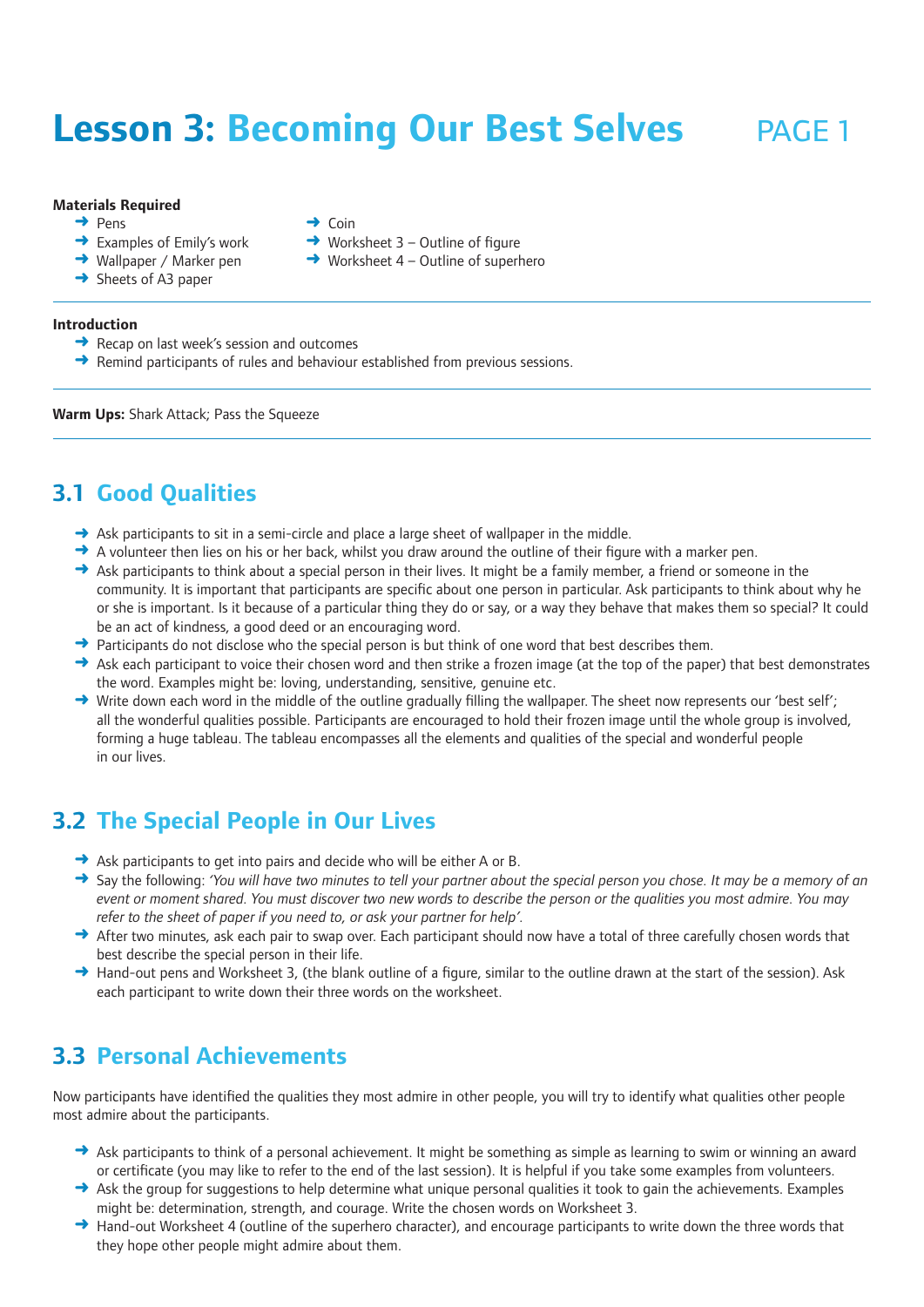# **Lesson 3: Becoming Our Best Selves** PAGE 2

### **3.4 Superheroes**

Referring to both handouts, each participant now has the beginnings of a very special character. Six wonderful qualities that together encompass the participant's potential to become their 'best self'.

- $\rightarrow$  Ask each participant to strike a pose that best demonstrates their superhero character, and on the clap of the hand the participants must freeze.
- ➜ With eyes closed, ask participants to think about how their 'best self' super character might make an impact in their family, in the classroom, in the school and in the world! This encourages participants to visualise themselves as successful, healthy and happy adults, achieving their aspirations, hopes and dreams for the future, surrounded by supportive and loving people. Participants may like to also create a superhero name to add in front of their own surname.
- → On the count of three, ask participants to create a walk for their superhero character and begin to move in different directions around the room. As they pass another participant they must shake hands, introduce themselves as their superhero, and disclose something about what they hope to achieve in the future (other than job or career ambitions).
- → To celebrate how fabulous we are and the amazing potential we have within us all, you should mime taking a group photo of the super heroes. If you have access to a camera then you could take a real photo which could be placed on the Inspiration Wall.
- Remind participants that we all have the potential to be amazing and do remarkable things it's important not to forget that it's not how good you are; it's how good you want to become! You might like to discuss how the behaviour and attitude of others affects not just individuals but communities as a whole.



## **3.5 Synopsis**

→ Read the Synopsis of Sky's the Limit to the class. This will enable a discussion about the characters in the story. Who are they? What are their aspirations and what might their barriers be? You will notice that the synopsis does not have an end. Participants may like to discuss ideas for the end of the play or, depending on time, create a short rehearsed improvisation demonstrating the events to end the play.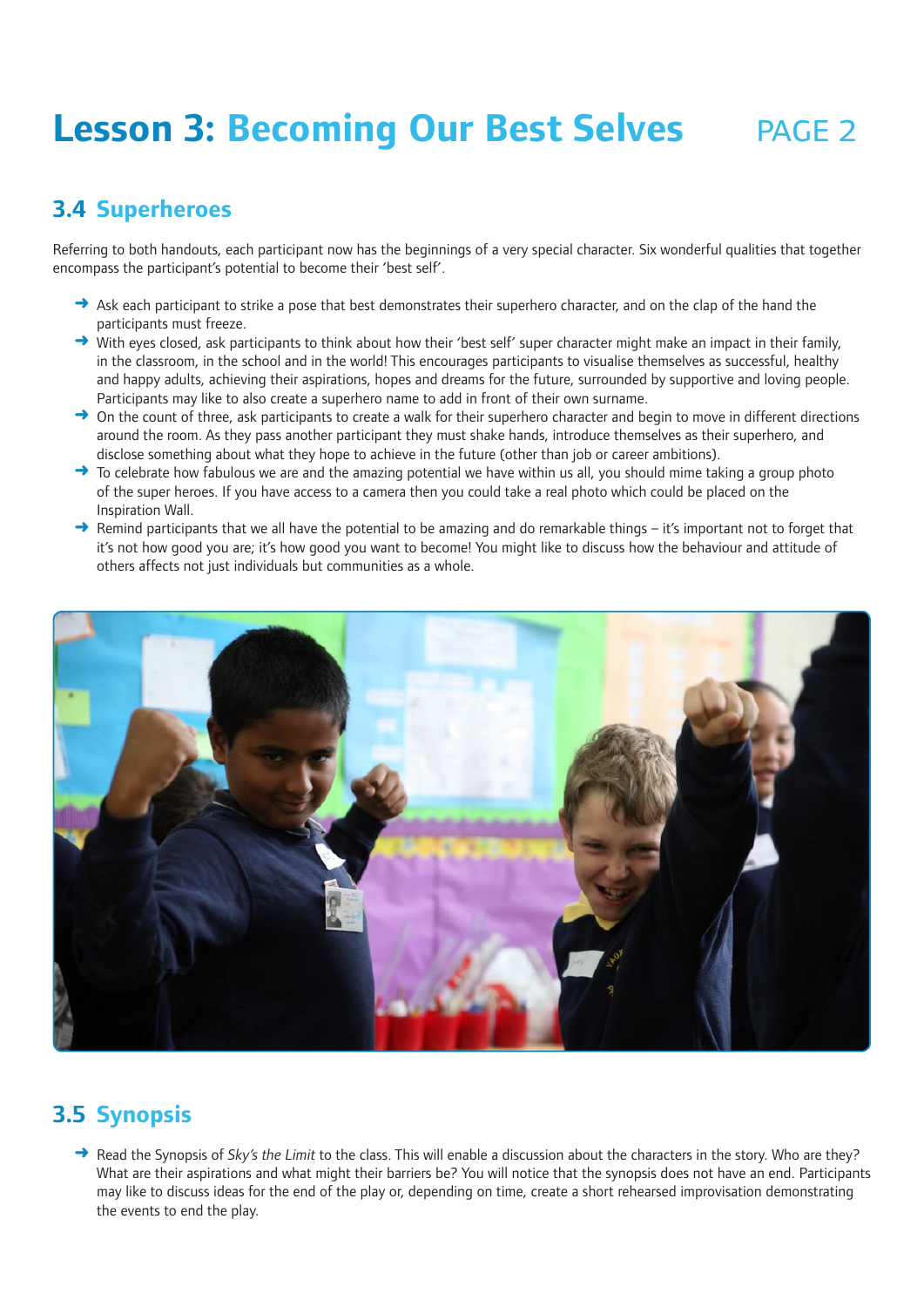## **Lesson 4: Dreams page 1**

#### **Materials Required**

**→** Leaf cut outs

 $\rightarrow$  Pens

- $\rightarrow$  Bunch of keys
- ➜ Copies of *Scene 1 Sky's the Limit*

**Warm Ups:** Sleeping Pirates; Count to One Minute

#### **4.1 Dream Song**

- $\rightarrow$  Ask participants to come together in a circle.
- $\rightarrow$  The following text is sung or spoken to the group (any simple melody will work well):

*Dream, dream, dream forever, Dare to dream and you shall ever Be, more, ambitious to dream, Dream again, carry the dream.*

- $\rightarrow$  Take the song line-by-line until the group become familiar with the melody. You may like to add additional rhythm work by clapping hands and tapping feet.
- $\rightarrow$  The group must then be split into four teams, taking up a position in each corner of the room. Each team is to create a movement for each line that will fit the song as it is chanted out loud by the group.
- → Stand in the centre of the room and, acting as a conductor, raise your arm high above your head. On the command 'Go', each group starts to chant the song (in a soft voice) and demonstrate the moves, gradually making their way, as a team, towards you. The closer the teams get to you, the louder the chant must get.
- → When each team is almost at the centre of the room and the volume is at its loudest, drop your arm suddenly. It is on this signal that the participants must work together to all respond and stop abruptly. It may take a few practices to develop the discipline needed. The first attempt usually erupts in giggles, but push participants to encourage them to keeping working on the exercise, until they can stop all at the same time on the arm command signal.

### **4.2 Yes, Let's!**

- **→** Ask participants to find a space on their own in the room.
- $\rightarrow$  Ask each participant to think about the things they might want to do in the future. The two girls in the play are asked by the one-eyed man to think about their dreams for the future. Salinder would like to rock climb but Susan hasn't really ever thought about her future. Encourage participants to be really creative and imaginative. Examples might be to climb to the top of a mountain and eat a packed lunch, swim with dolphins, ride on a camel into the desert and sleep under the stars, bungee jump from a bridge...
- → Then ask participants to begin walking round the room in different directions at a speedy pace. Shout out (whilst walking) 'Let's dream' and the group (all together) shout back 'Let's dream'.
- → Shout again 'Let's dream' and this time the group responds by shouting 'Yes let's!'
- ➜ A volunteer is selected and shouts 'Let's...(insert dream)'.
- $\rightarrow$  Then the whole group must demonstrate the dream at the same time. For example, if swimming with dolphins is the dream, everyone mimes taking a ride on a dolphin in the sea. The exercise is repeated until all the participants have had the opportunity to say their dream aloud.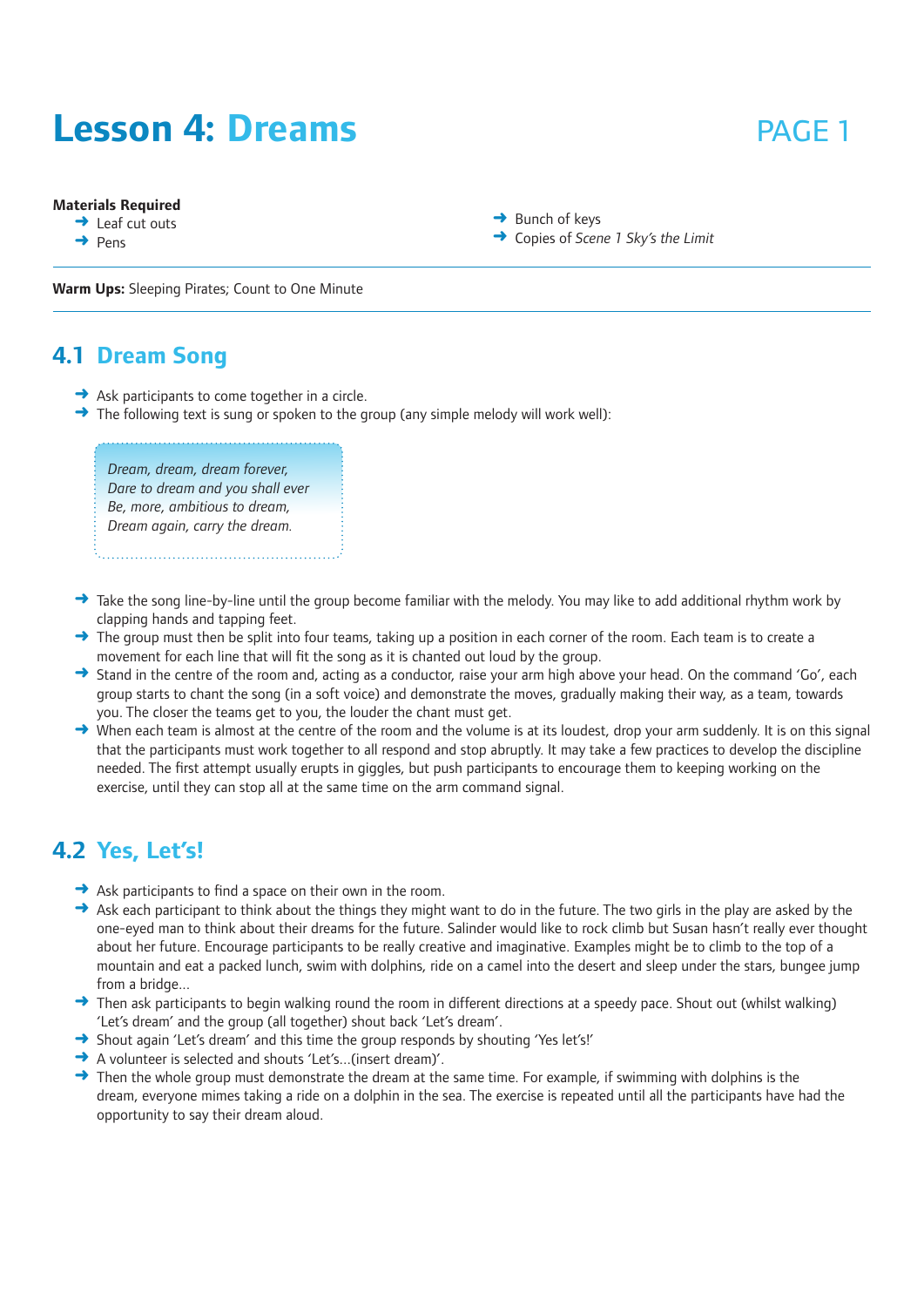## **Lesson 4: Dreams page 2 page 2**

#### **4.3 The Dream Tree**

In the play, Susan and Salinder are asked to write down their dreams on the leaves of the tree with a magic pen.

- $\rightarrow$  Using pens, ask each participant to decorate a leaf, and write down three of their most important dreams for the future. The first must relate to the participant's dream job or career. The second; a personal aspiration or hope, and the third can be of their choice.
- → The leaves could either be used to decorate the Inspiration Wall or be collected and put into a special box. The act of writing the dreams down is very important. There is something very special about telling everyone what it is that we hope for our future.



#### **4.4 The Role of the Director**

- $\rightarrow$  Discuss with participants the role of the director and comment upon the creative process so far; the development from the synopsis to the first scene (it's important that participants understand the paper-to-stage process).
- → Take suggestions as to how a director might direct the first scene. What might it look like on stage? Where would the characters enter and exit from?
- → Split everyone into groups of three. One is expected to take on the role of the director and the other two to perform. Each group finds a space in the room and rehearses the first scene. It is important that participants don't get hung up on the text, so scripts will not be used and participants will make up the dialogue. Participants may like to add in other things that they see on their way to school (refer back to the second lesson). The participant who is in role as the director assists with giving staging instructions and may also like to call out stage directions.
- Bring the group together to share the session's work. Allow enough time for each group to perform the scene and encourage constructive criticism after each one.

#### **4.5 Narrative Work**

Before moving on to look at the first scene from the play, it is useful to recap on the synopsis for *Sky's the Limit* and discover what participants can remember of the narrative and characters.

You can then ask for volunteers to read Scene One. It is helpful if you read the stage directions to establish where the scene takes place, etc.

After hearing the scene, lead a discussion with participants. Example questions might be:

- ➜ What do you think might have happened before the scene starts?
- $\rightarrow$  How did the girls meet and how long have they known each other?
- → How might going to different secondary schools affect the girls' friendship?
- **→** What might the very next scene be?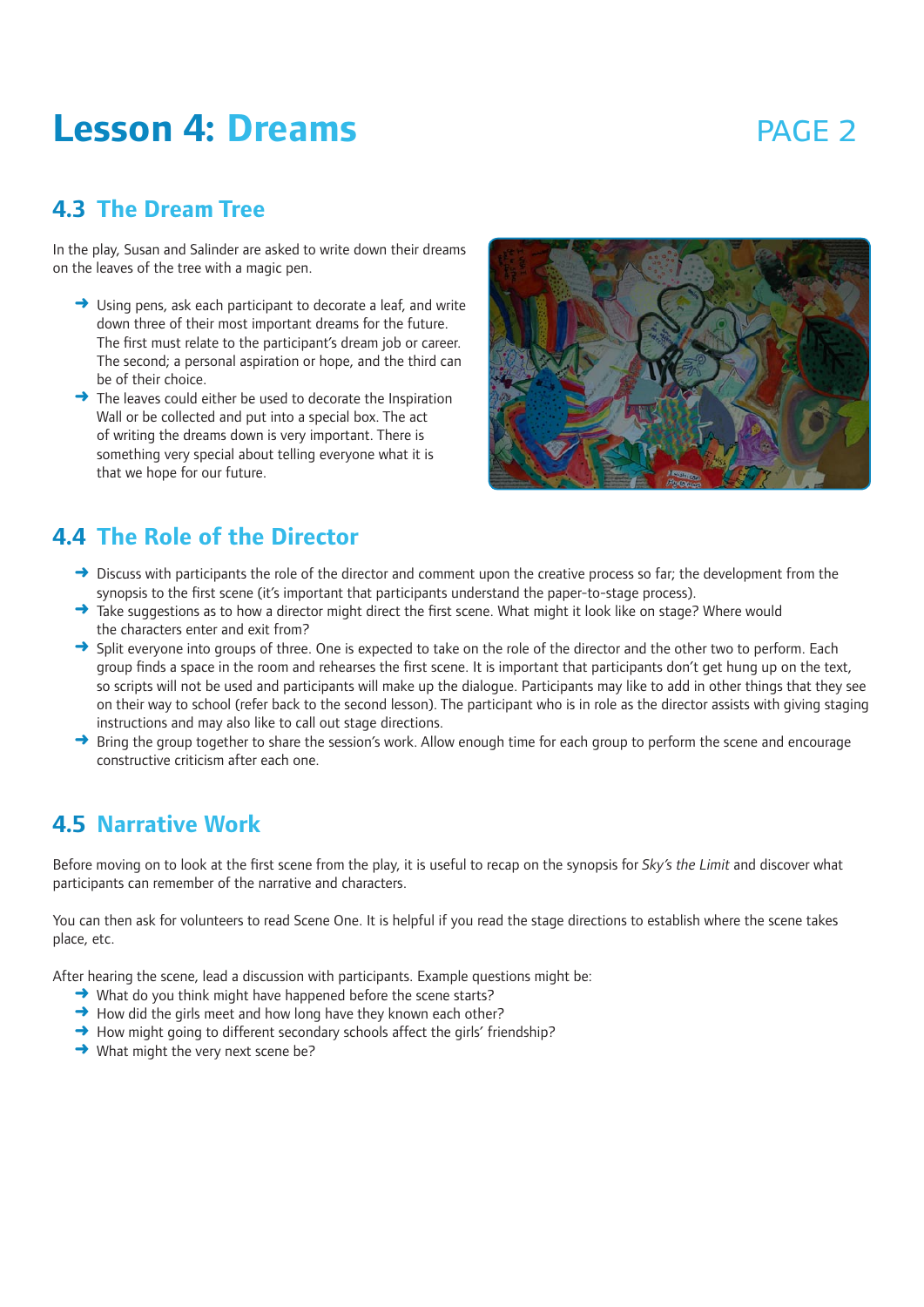# **Lesson 5: The Sky's the Limit** PAGE 1

#### **Introduction**

- $\rightarrow$  Recap last weeks session
- → What do we need to do, how might we need to behave to have a successful drama session? (take suggestions)
- ➜ Outline of today's session what to expect (be imaginative and creative!)

#### **Warm-Ups**

Participants select two of the following warm-up games of their choice:

- → Bob, Bob, Bob
- **→** Clap Rhythm **→** I Am a Gnome
- **→** Sleeping Pirates
- $\rightarrow$  Shark Attack
- **→** Opposites
- **→ Count to One Minute**
- $\rightarrow$  Pass the Squeeze

### **5.1 The Story So Far**

- → This exercise is to help participants recap on the synopsis of the play. It may be useful to prepare for this section in advance adding to the synopsis as necessary.
- ➜ Read aloud the synopsis of *Sky's the Limit*, giving added emphasis to the words in bold below.
- $\rightarrow$  Improvise the synopsis and the participants respond by demonstrating the following, each time the word is said aloud:

| - Participants run to the far left of the room<br>$-$ Participants run to the far right of the room<br>- Participants pair up and form the branches of the tree, joining in some way.<br>- Participants drop to the floor and imagine scaling the face of a cliff<br>- Participants hunch over, walk with a limp and cover one eye shouting 'heal!'<br>- Participants on hind legs and 'howl!' |
|------------------------------------------------------------------------------------------------------------------------------------------------------------------------------------------------------------------------------------------------------------------------------------------------------------------------------------------------------------------------------------------------|
| <b>Kennington Park</b> $-$ Participants lie down on the grass and enjoy the sunshine                                                                                                                                                                                                                                                                                                           |
|                                                                                                                                                                                                                                                                                                                                                                                                |

- $\rightarrow$  Before starting the exercise it is helpful to recap the 'freeze rule' and introduce it into the game unexpectedly.
- $\rightarrow$  Encourage participants to really concentrate by alternating between the above with pace and demanding quick responses. Those who lose concentration or don't respond in time must sit out at the side of the room and observe.

#### **5.2 Emotions**

- → Bring participants to a circle and ask them to stand with their backs into the circle. On a start command, each participant must turn into the circle and strike a freeze pose that best describes an emotion of their choice. Encourage participants to use their whole body not just the face.
- → Hold for ten seconds. Then select a volunteer who repeats the exercise and the other participants observe and notice where the tension is in the body and face. Encourage the group to be very specific about their comments, noticing all of the detail. Introduce 'body language' and discuss how even the slightest change to the image (such as looking down, clenching a fist etc) makes us read what the person is thinking and feeling in a different way.
- → Repeat the exercise with a few other volunteers to highlight not just different emotions, but also the different presentations of the same emotion.